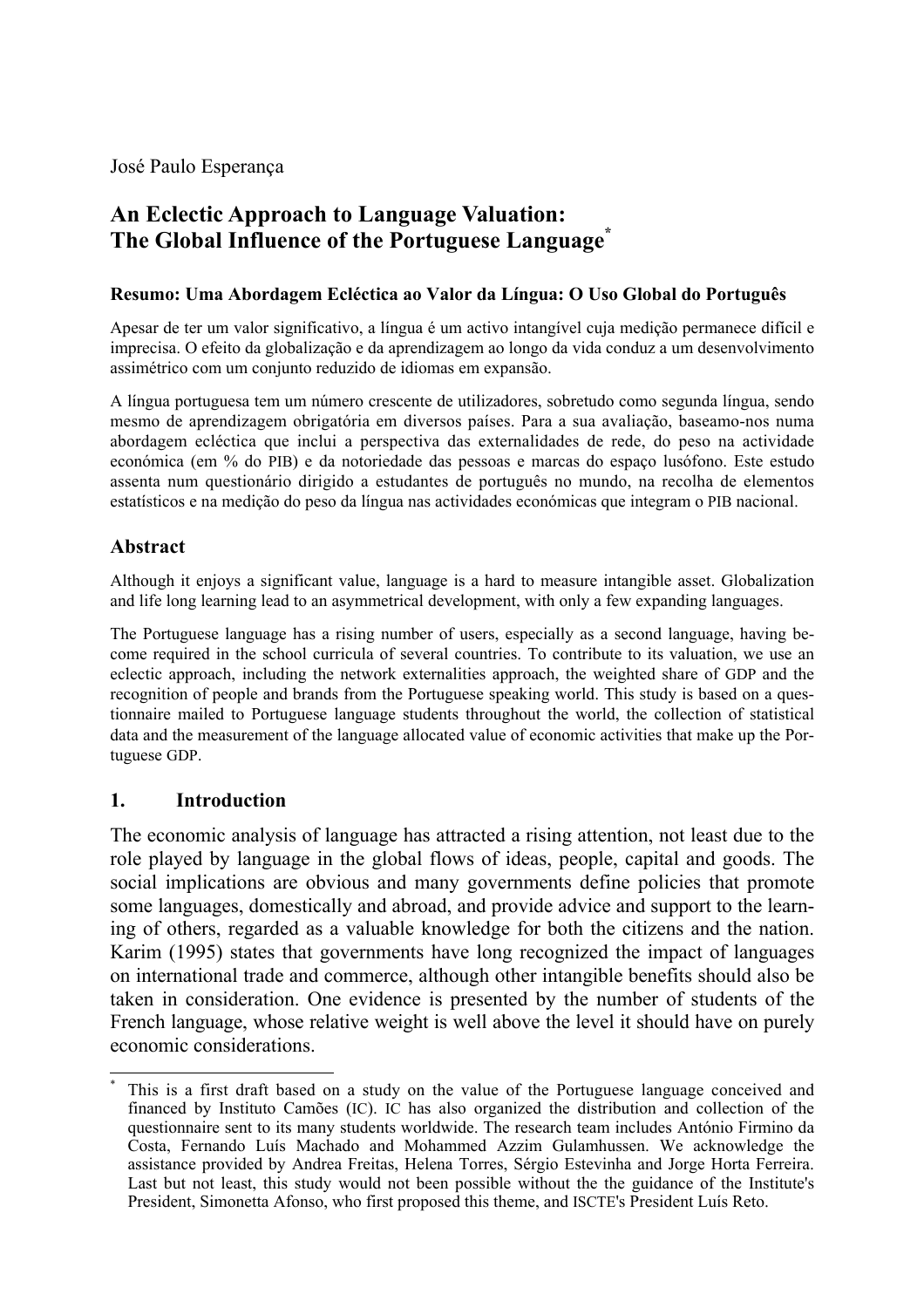The concern with language implications is not bounded to the social or state level. Krishna (2005) analyses the challenges facing corporate planners in managing language as a corporate asset due to the evolution of the knowledge economy, the globalization of businesses, and the increasing diversity of the workforce. Multinational corporations, in particular, require and often sponsor diversified language skills among their employees.

Early studies on the economics of languages concentrated on the intrinsic characteristics and the impact on future expansion or decline. Grin (1990) quotes Marshak (1965) who suggested that more efficient languages, with the ability to transmit a certain amount of information in less time, had a larger chance of survival. However, Grin observes that there is no empirical evidence that confirms this prediction.

The functionalist approach led to the view of second (or  $n^{th}$ ) language learning as a form of investment in human capital, whose instant costs bring benefits that are spread over time (Karim 1995). The return on this investment can find an objective measurement by comparing similarly skilled individuals with and without a given language skill.

A potentially powerful explanation for the interest in specific second languages deals with the network externalities approach. Languages are a public good whose value rises with the further use by other people. Therefore, languages enjoy the critical mass properties that are typical of telecommunications networks – most customers prefer to join a network with a large number of users, as within the network communication tends to be cheaper and easier.

Empirical studies have provided plenty of evidence of the network effect that attracts consumers to large operators. For instance, Doganoglu and Grzybowski (2006) have observed that the quick adhesion to dominant operators could not be explained by price factors alone. Other network effects such as quality signalling are also at play.

Belonging to a given social group enhances the network effect, accelerating adhesion through a process that is described as a "wave effect". Becker (1991) studies the economic impact of social interactions, a field exploited by an expanding body of the economics literature.

The size of economic literature on the role of social interactions and network effects has not translated into significant empirical research. We lack the capacity to measure the economic impact of a language, predict its evolution and evaluate the social engineering policies that impact the individual choices on language learning investment. In this study we try to shed light on the individual goals and motivations expressed by students of Portuguese from many different origins. The questionnaire that obtained about 2,500 answers asks the professional and personal aims, as well as the reflection of their learning on the identification of Portuguese brands and celebrities. Furthermore, we used a methodology borrowed from Martin Municio (2003) to identify the value of the language as a percentage of the Portuguese GDP.

This study is organized as follows. Section 2 addresses the presence of the Portuguese language in the world, analysing the number of native speakers and the possible mo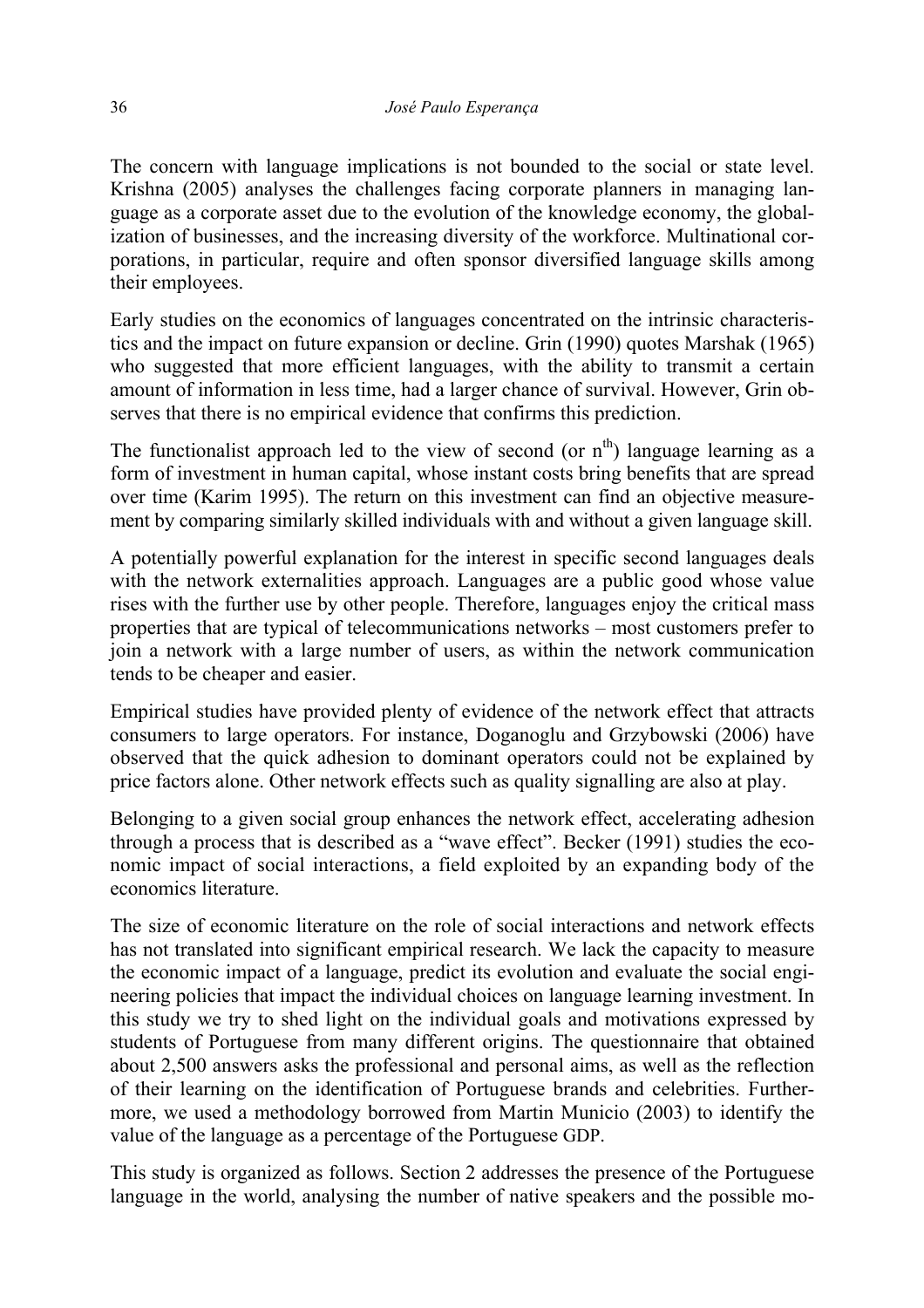tives for its learning. Section 3 provides some insights into its network effects, including the economic impact on trade and migration. Section 4 measures the value as a percentage of Portuguese GDP. Section 5 presents some questionnaire results on people and brands identification. Finally, section 6 summarizes the main conclusions and suggests some venues for future research and possible extensions of this study.

# **2. Portuguese around the world**

The maritime expansion of the 15th and 16th centuries led a language first used by less than a million people to spread to many continents, especially South America, Africa and Asia. Besides Portugal, Portuguese became the official language of Angola, Brazil, Cape Verde, Guinea- Bissau, Mozambique, São Tomé and Príncipe and Timor, as portrayed in table 1:

| Portuguese speaking countries  | Population<br>(millions) | <b>World ranking</b> |
|--------------------------------|--------------------------|----------------------|
| <b>Brazil</b>                  | 191.6                    | 5                    |
| Mozambique                     | 21.4                     | 49                   |
| Angola                         | 17.0                     | 56                   |
| Portugal                       | 10.6                     | 74                   |
| Guinea-Bissau                  | 1.7                      | 145                  |
| East Timor                     | 1.1                      | 151                  |
| Cape Verde                     | 0.5                      | 161                  |
| Saint Tome and Prince          | 0.2                      | 182                  |
| <b>Total</b>                   | 244                      |                      |
| Percentage of world population | 3.7%                     |                      |

Table 1: Portuguese native speakers around the world (millions). Source: World Bank (2006)

A few native speakers still remain in other small regions such as Goa (Índia) and Macau (China), not to mention the Portuguese migrants that are even more spread, estimated at about 5 million people.

Linguists (Calvet 2002) classify Portuguese as a supercentral language, a second tier level, after English and at a level equivalent to French, Spanish and others.

The Portuguese language has also inspired a community – Comunidade dos Países da Língua Portuguesa, joining all Portuguese speaking countries. This association is similar to the Commonwealth (English speaking countries, La Francophonie (French speaking countries) or the League of Arab States (Karim 1995).

Portuguese has also become a prominent language on the emerging mega–media provided by the internet. From the Internet World Statistics (2008), we see that Portuguese is placed on the 8th position, and is bound to rise as it enjoys one of the highest growth rates: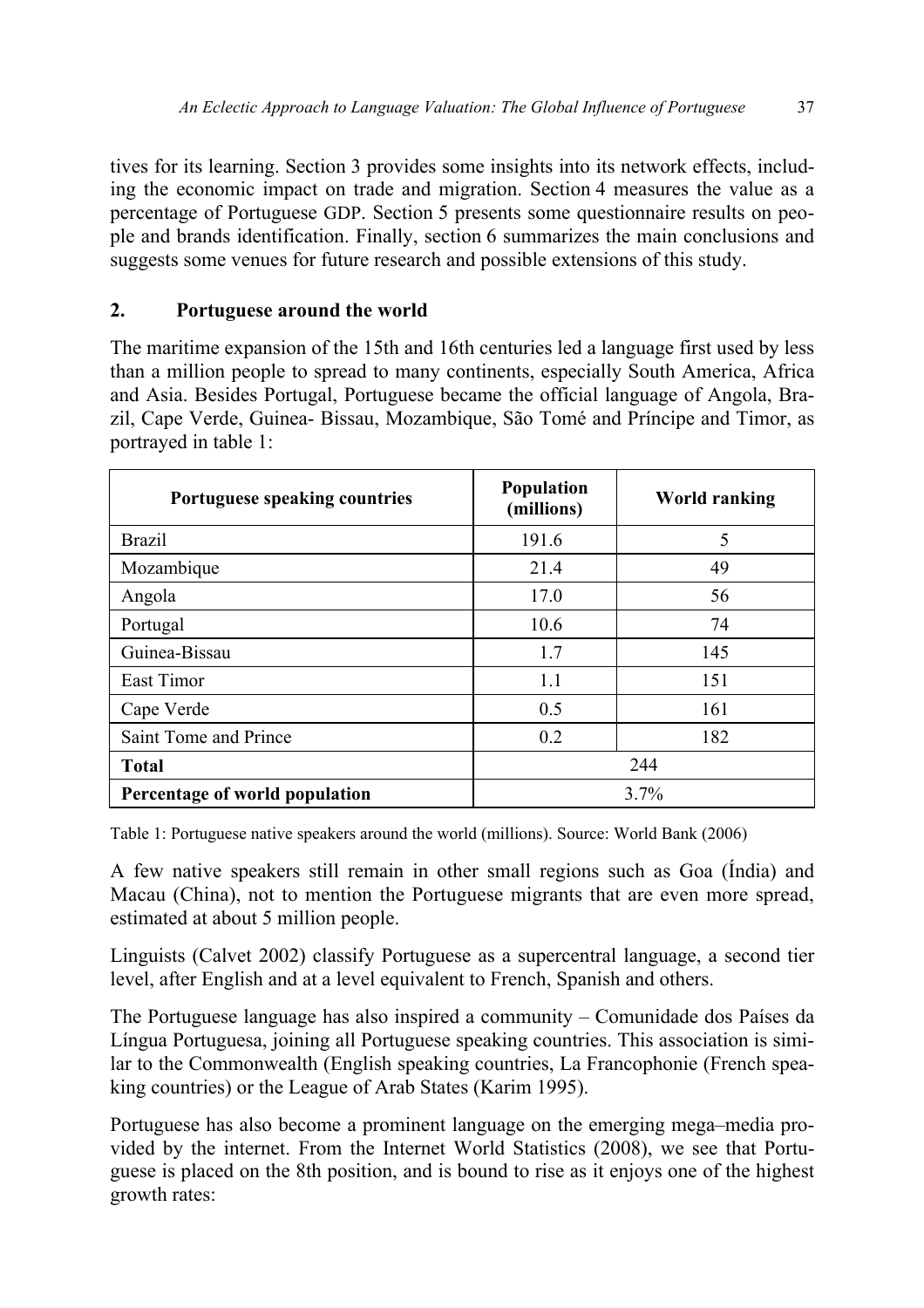| 10 top<br>languages | % of total<br>Internet<br>users | <b>Internet</b><br>users<br>(millions) | <b>Internet</b><br>access | <b>Internet</b><br>growth<br>$(2000 - 2008)$ | Language<br>users in 2008<br>(millions) |
|---------------------|---------------------------------|----------------------------------------|---------------------------|----------------------------------------------|-----------------------------------------|
| English             | 30.4%                           | 427                                    | 21.0%                     | 201.1%                                       | 2.039                                   |
| Chinese             | 16.6%                           | 233                                    | 17.1%                     | 622.0%                                       | 1.365                                   |
| Spanish             | 8.7%                            | 122                                    | 27.1%                     | 395.7%                                       | 452                                     |
| Japanese            | 6.7%                            | 94                                     | 73.8%                     | 99.7%                                        | 127                                     |
| French              | 4.8%                            | 67                                     | 16.4%                     | 451.8%                                       | 410                                     |
| German              | 4.5%                            | 64                                     | 66.0%                     | 129.6%                                       | 96                                      |
| Arabic              | 4.2%                            | 60                                     | 16.7%                     | 2062.2%                                      | 357                                     |
| Portuguese          | 4.1%                            | 58                                     | 24.3%                     | 668.0%                                       | 240                                     |
| Korean              | 2.5%                            | 34                                     | 47.9%                     | 82.9%                                        | 73                                      |
| Italian             | 2.4%                            | 34                                     | 57.9%                     | 155.4%                                       | 58                                      |
| TOP <sub>10</sub>   | 84.8%                           | 1.194                                  | 22.9%                     | 263.6%                                       | 5.218                                   |
| Other               | 15.2%                           | 213                                    | 14.6%                     | 556.7%                                       | 1.458                                   |
| <b>World total</b>  | 100.0%                          | 1.408                                  | 21.1%                     | 290.0%                                       | 6.676                                   |

Table 2: Internet users and total speakers, by language (millions)

#### **3. Network effect**

Given the network effect, the larger the number of native speakers and secondary users, the larger is the reward for learning a given language. Moreover, the cumulative wealth of its users is also important for reinforcing the network effect. The recent explosion of interest for Mandarin, a very difficult language for non native learners, is certainly related with the continuous double digit growth of the Chinese economy during at least the past two decades. Grin (2001: 68) suggests that "the relative position of a language, *ceteris paribus*, is positively correlated with the aggregate purchasing power of its speakers".

Therefore, it is interesting to compare the relative size and wealth of the native Portuguese speaking community. For that we have added the population of CPLP member states and the first generation Portuguese migrants. We assume that their individual wealth equals the average of per capita income in the hosting nations. This measurement may slightly underestimate the size and wealth of the Portuguese speakers living in other nations, as some citizens from other CPLP members have also migrated to non Portuguese speaking countries – Brazil and Cape Verde, for instance, have a significant number of emigrants. Table 3 presents the relative share of native Portuguese speakers, on the world's population and wealth: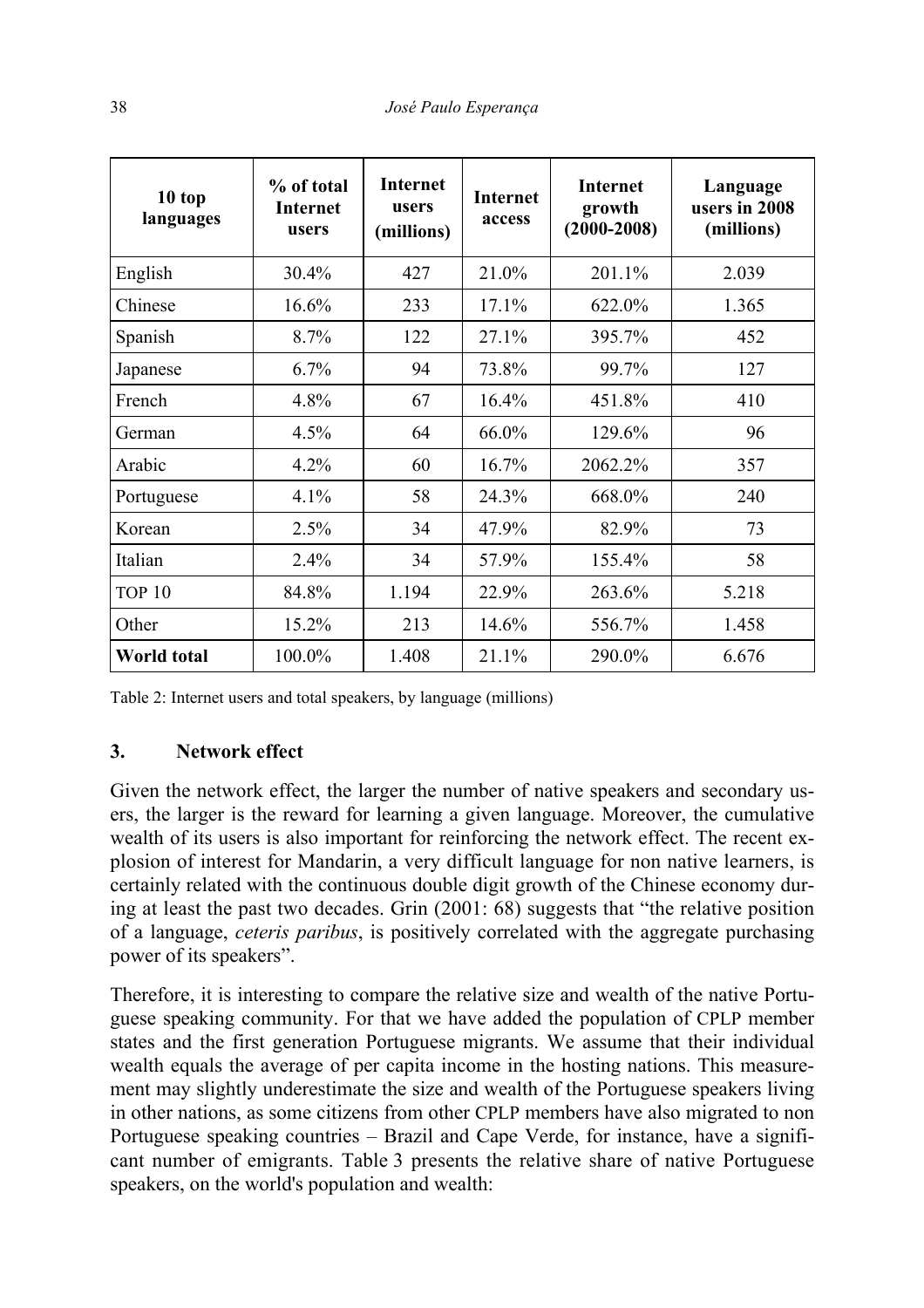|                                     | <b>Total</b><br>$(\epsilon$ million) | % of world<br>values |
|-------------------------------------|--------------------------------------|----------------------|
| CPLP population                     | 244,049                              | $3.7\%$              |
| Portuguese emmigrants               | 4,442                                | $0.1\%$              |
| <b>Total</b>                        | 248,491                              | 3,8%                 |
| <b>CPLP GDP</b>                     | 1,090,549                            | 2.9%                 |
| <b>GDP</b> of Portuguese Emmigrants | 107,997                              | $0.3\%$              |
| <b>Total</b>                        | 1,198,546                            | $3.2\%$              |

Table 3: Share of native Portuguese speakers. Source: World Bank (2006)

The average wealth of Portuguese speakers (3.2%) is slightly lower than the world average, as they represent 3.8% of the total world population.

### **3.1 Immigration**

The network effect has a significant impact on migration and the integration of migrants. The migrant has lower adaptation costs in a host country whose language he shares. Employers also face lower communication barriers.

Recently, Portugal has attracted a large number of immigrants. Indeed, the resident population has expanded even despite a sharp decline of fertility rates. The following table shows the relative share of Portuguese immigrants:

| <b>Country of origin</b>         | Immigrants<br>(thousands) | $\frac{0}{0}$ |
|----------------------------------|---------------------------|---------------|
| Cape Verde                       | 65                        | 16%           |
| <b>Brazil</b>                    | 65                        | 16%           |
| Angola                           | 33                        | 8%            |
| Guinea-Bissau                    | 25                        | 6%            |
| <b>UK</b>                        | 20                        | 5%            |
| Spain                            | 17                        | 4%            |
| Saint Tome and Prince            | 11                        | 3%            |
| US and Canada                    | 10                        | $2\%$         |
| China                            | 10                        | $2\%$         |
| Mozambique                       | 6                         | $1\%$         |
| Other in Latin America           | 72                        | 18%           |
| Other in Africa                  | 10                        | $2\%$         |
| Other                            | 65                        | 16%           |
| <b>Total</b>                     | 409                       | 100%          |
| <b>Total from CPLP countries</b> | 205                       | 50%           |

Table 4: Immigration in Portugal, by country of origin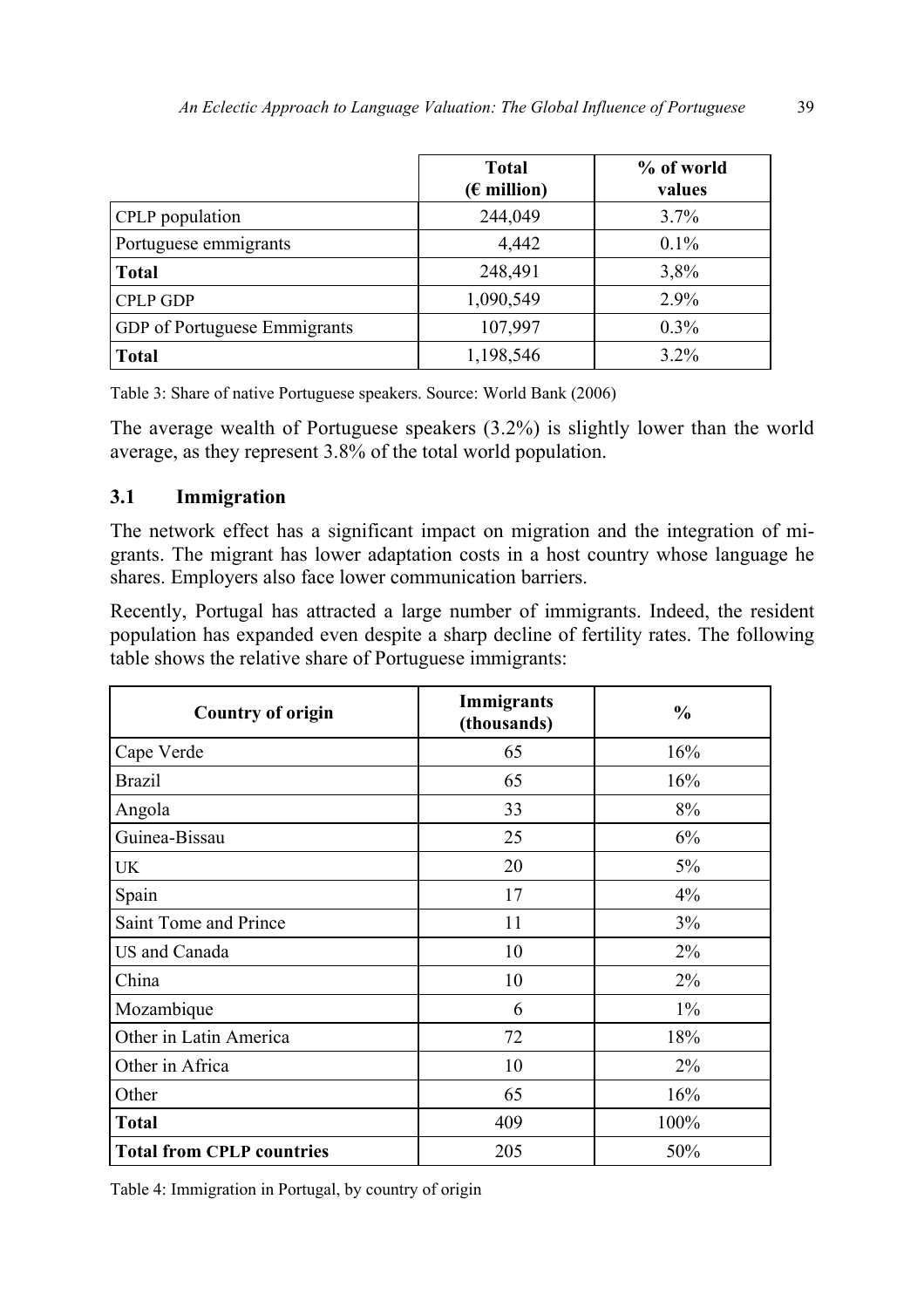About 50% of Portuguese immigrants come from other CPLP countries. This contrasts with a much lower share of foreign trade, as Europe represents about 70% of the total. The next largest group is made up of Spanish speaking citizens from Latin American countries, a group with little difficulty to learn and fluently use the host country's language. Analysing the behavior of immigrants to the US, Lazear (1999) observes that the value of assimilation is larger to an individual from a small minority than to one from a large minority group. When a society has a very large majority of individuals from one culture, individuals from minority groups will be assimilated more quickly. From this point of view, Portugal should have less difficulty with assimilation, as immigrants from very different languages don't constitute large communities. Indeed, there is anecdotal evidence of extremely quick learning by adult immigrants from several Slavic countries, and even more so by their children of school age.

# **3.2 Outward migration**

A large number of Portuguese born citizens live in other countries, namely Europe and North America, as portrayed in table 5:

| World<br>ranking | <b>Main host</b><br>countries | <b>Number</b><br>(thousands) | Pop.<br>(millions) | $%$ of<br>Portuguese | GDP<br>$(E$ million) | Migrants'<br>share<br>$(E$ million) |
|------------------|-------------------------------|------------------------------|--------------------|----------------------|----------------------|-------------------------------------|
| 1                | <b>US</b>                     | 973                          | 302                | $0.3\%$              | 9,395,759            | 30.319                              |
| 3                | Germany                       | 130                          | 82                 | 0.6%                 | 2,243,108            | 3.536                               |
| 5                | <b>UK</b>                     | 350                          | 61                 | 0.6%                 | 1,855,726            | 10.642                              |
| 6                | France                        | 950                          | 62                 | 1.5%                 | 1,743,125            | 26.824                              |
| 8                | Spain                         | 108                          | 45                 | 0.2%                 | 972,302              | 2.340                               |
| 9                | Canada                        | 594                          | 33                 | 1.8%                 | 902,334              | 16.265                              |
| 15               | Australia                     | 57                           | 21                 | 0.3%                 | 559,013              | 1.523                               |
| 22               | Switzerland                   | 166                          | 8                  | 2.2%                 | 282,676              | 6.247                               |
| 28               | South Africa                  | 274                          | 48                 | 0.6%                 | 188,838              | 1.088                               |
| 34               | Venezuela                     | 590                          | 27                 | 2.1%                 | 155,157              | 3.333                               |
| 63               | Luxembourg                    | 85                           | 0.5                | 17.7%                | 32,615               | 5.776                               |
|                  | Asia                          | 163                          | 1520               | 0.01%                | 978,675              | 105                                 |
|                  | <b>Total</b>                  | 4440                         | 2209               |                      | 4071,61              | 107.998                             |
|                  | <b>Share of</b><br>world GDP  |                              |                    |                      |                      | 0.3%                                |

Table 5: Outward migration from Portugal, by hosting country

This was an earlier migration wave, far less influenced by language factors. Geography and economic opportunities were the main triggers for migration.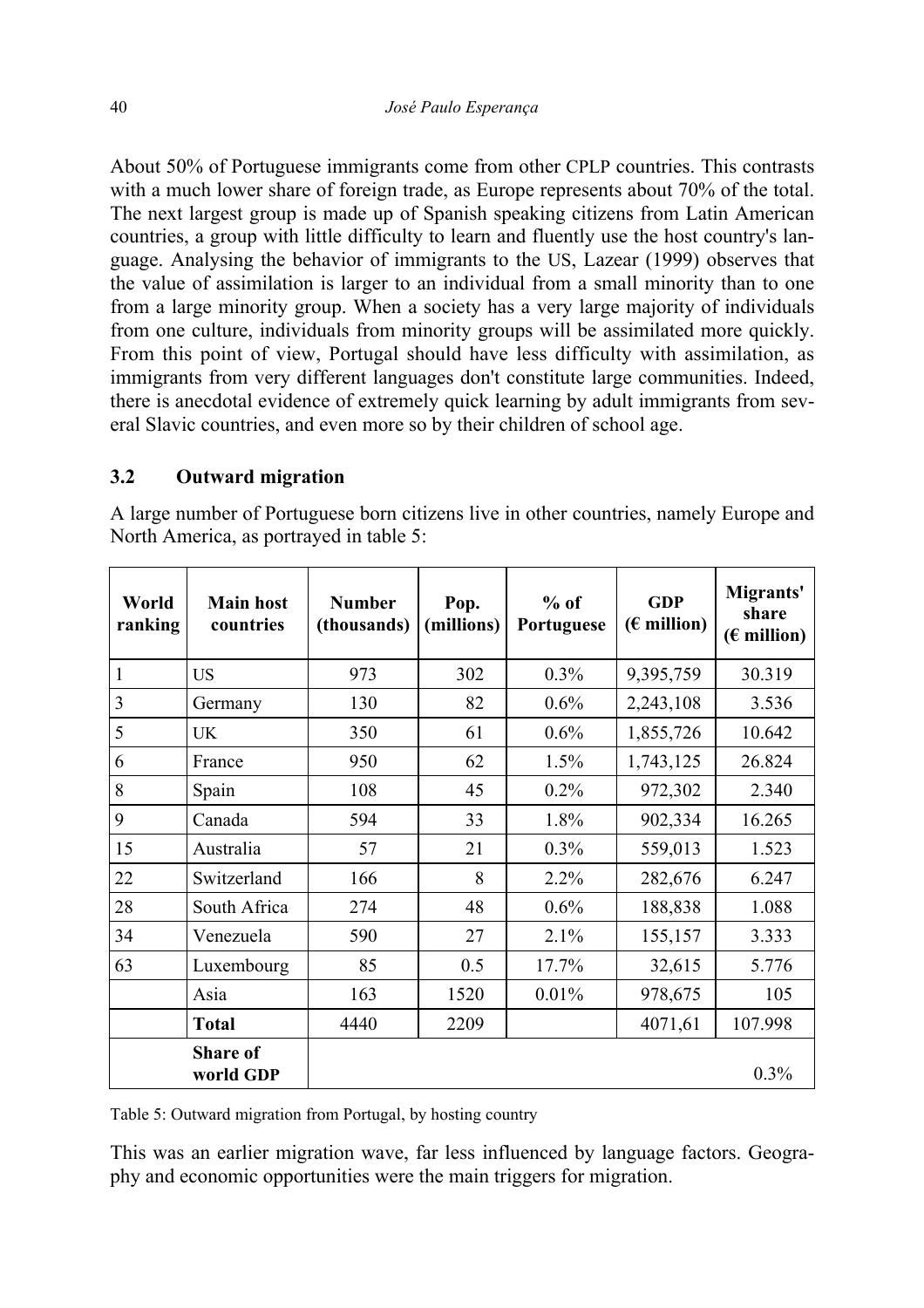# **3.3 User's benefits**

Our questionnaire has a specific section about the main interests of students of the Portuguese language. The following tables summarize those interests, confirming that work and social relations come on the top of the list. We confirm also that the supercentral nature of Portuguese may be at play in the motivations of many respondents, as they regard foreign languages as a valuable type of human capital.

| <b>Reasons for learning Portuguese:</b>                           | $\frac{6}{9}$ |
|-------------------------------------------------------------------|---------------|
| To learn other languages (important for the future)               | 60.9          |
| To learn more about the Portuguese culture                        | 39.1          |
| To earn more culture                                              | 32.9          |
| To find or progress in my job                                     | 29.1          |
| This is my country's official language                            | 25.3          |
| To communicate with friends                                       | 23.6          |
| To study in a Portuguese speaking country                         | 23.2          |
| This is the official language in many countries                   | 22.2          |
| The language is rising                                            | 18.1          |
| To communicate with my family                                     | 14.2          |
| This is the official language in many international organizations | 8.2           |
| This is my parents/grand parents language                         | 7.9           |
| To do business                                                    | 73            |

Table 6: Motivations for learning Portuguese

A more specific question on the using context (current and future) shows similar results:

| <b>Situations in which I speak Portuguese</b> | $\frac{6}{9}$ |
|-----------------------------------------------|---------------|
| To talk to friends / colleagues               | 55.4          |
| To travel                                     | 48.1          |
| At home                                       | 34.4          |
| In my work                                    | 30.8          |
| In the future I plan to speak Portuguese to:  | (%)           |
| To travel                                     | 77.6          |
| In my work                                    | 60.6          |
| Leisure                                       | 43.2          |
| Study                                         | 39.7          |
| International events                          | 25.3          |

Table 7: Current and future uses of the Portuguese language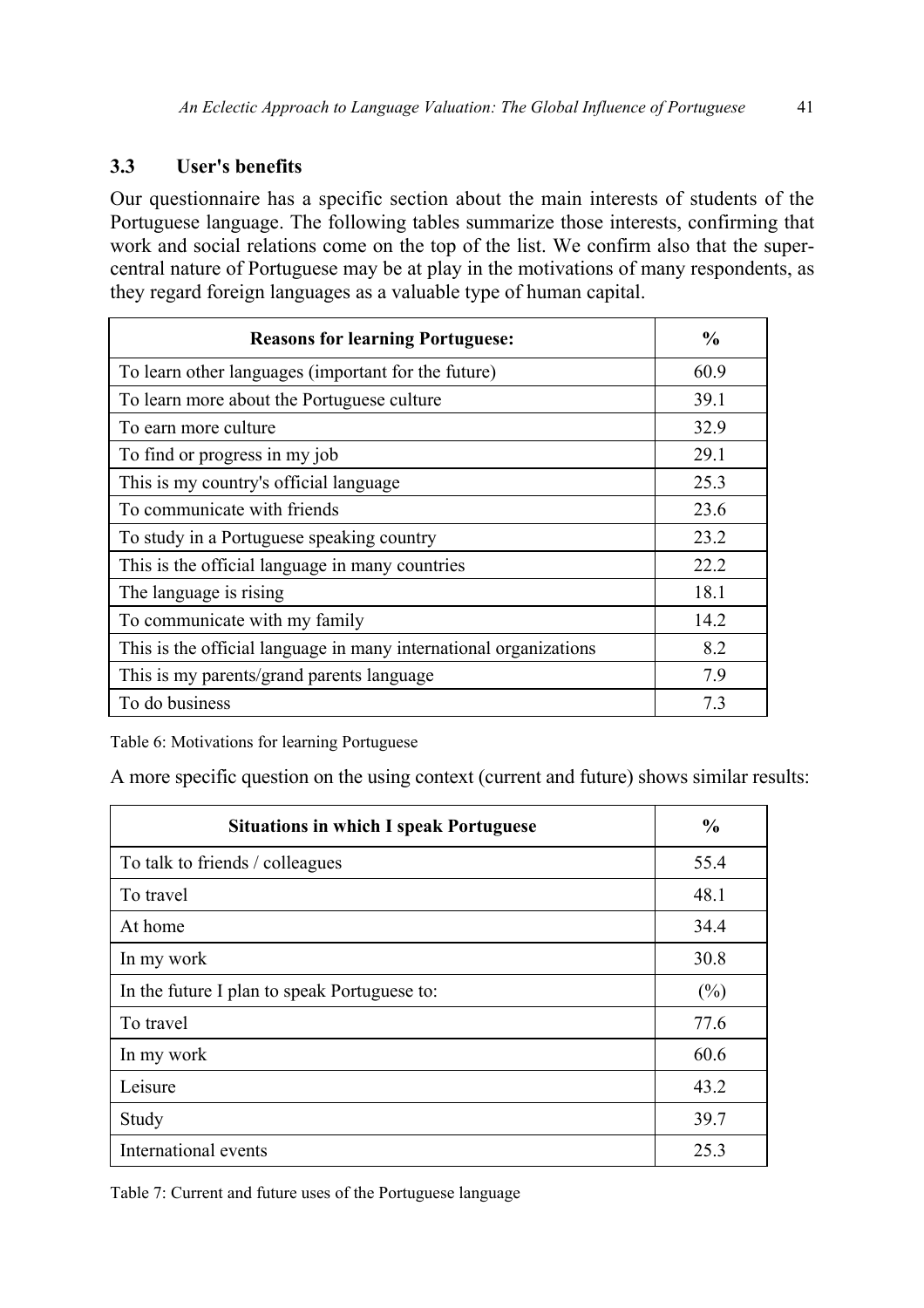# **3.4 Value in the labor market**

Several studies have produced a concrete measurement of the benefit of learning a foreign language, based upon the income differencial for people with the capability to speak a certain language. These studies have benefited from the availability of census data. Rendon (2007) studied the wealth differencial for Catalunya residents with the capacity to speak Catalan. This study took advantage of a favourable setting – the change of regulation that required Catalan for the exercise of a number of jobs and the availability of data. It showed that people with understanding of spoken and written Catalan had a 3 to 5% higher probability of finding a job.

Grim (2001) looks at Swiss citizens with the distinct capability of speaking English. In a multilingual context, with several official languages, English knowledge was found to raise the average income by 12 to 30%. This approach is objective but raises some methodological concerns. Both examples provide clear evidence that language knowledge is correlated with higher probability of finding a job or with average salary. However, other factors may be at play as Catalan speakers may enjoy better connections that raise the odds of finding a job. In general, people who speak several languages may also be better educated, enjoying other skills that may facilitate selection for attractive jobs.

# **4. Valuation as a share of GDP**

There is no doubt that language played a crucial role in enhancing the productivity of society as a whole. The division of labor is possible due to the communication skills developed by mankind. A common culture and language is a facilitator of trade (Lazear 1999) while individuals who know only different languages face strong barriers to both trade and interaction within a firm.

The importance of communication and understanding is very high in some activities such as teaching or radio, while in others like mining or manufacturing, it plays a smaller role. This logic may lead to the valuation of the language as a share of GDP for a given country. Martin Municio (2003) led a team who carried a thorough study on "The Economic Value of the Spanish Language". This was a very detailed analysis of all economic activities carried out in Spain, estimating a coefficient for the value of language for each activity.

In this method, we need to identify first those activities or products in which language is a key component. These include such traditional activities as the press, radio, TV, publishing or telecommunication as well as the support activities that render these possible. Research and development for telecommunications, telephone rooters, editing, translation, data mining and other activities that contribute to writing or broadcasting information are an example of these. Next, Martin Municio consider those activities that are closely linked, as suppliers of inputs such as the paper industry or the manufacturing of radios or TV sets. At the opposite end come activities that have a much lower language content such as mining or agriculture. The study gives much attention to detail. One example is the distinction between advertising based on outdoors (low language content) and news paper texts (high content).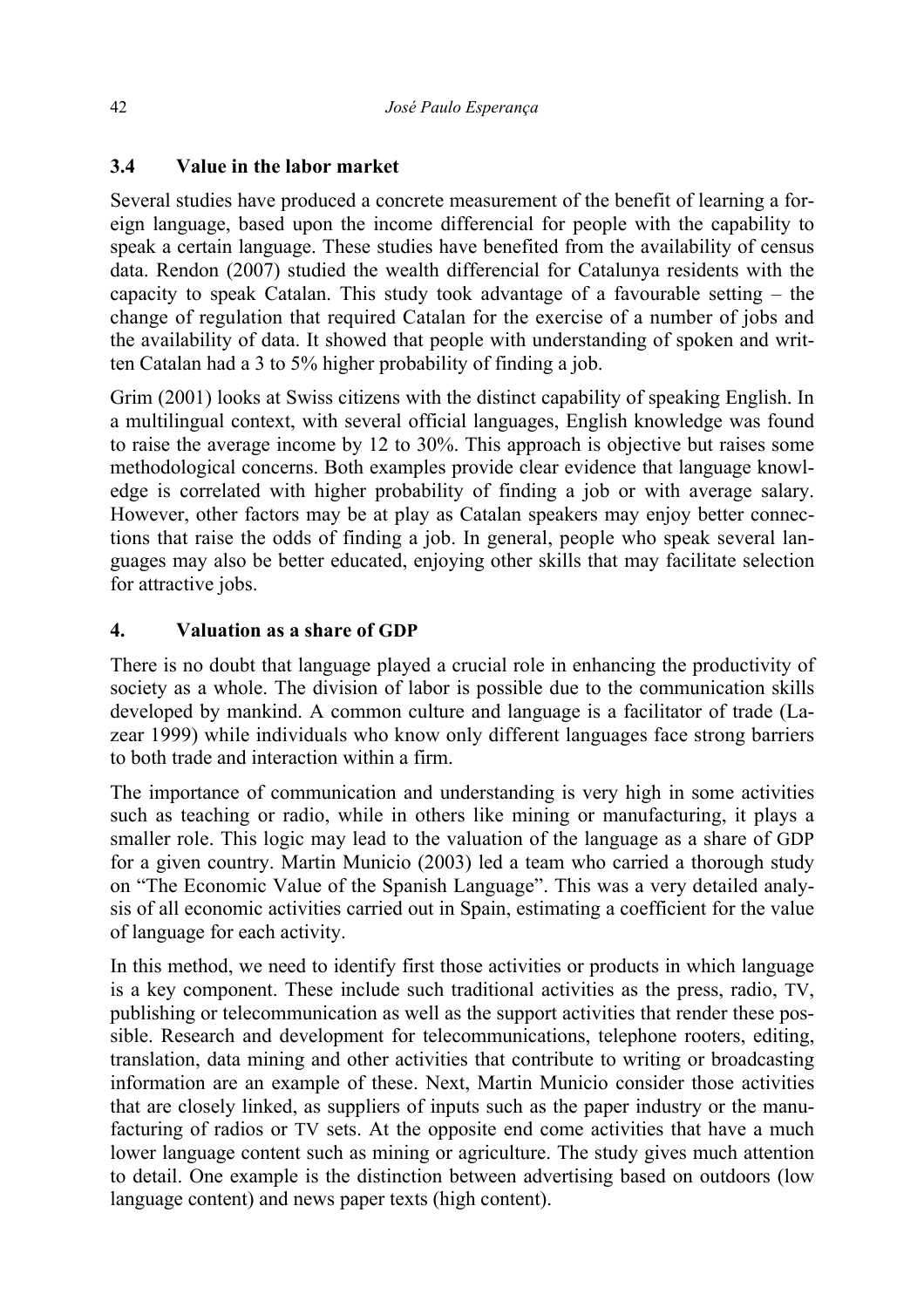The coefficients range from high levels such as Printing (91%), Mail and Telecommunications (95%) and Education (82%), to medium levels such as Recreation, Culture and Sports (40%) and Public Administration (25%) and to low levels of language content such as Agriculture (0.6%), Electricity and Gas (0.04%) or Waste disposal (0.07%). These coefficients were multiplied by the value of each activity, obtaining a total that was divided by the Spanish GDP yielding a percentage of approximately 15%.

We replicated this study for the Portuguese economy. We benefitted from the fact that the National Accounts of both countries follow the *Nomenclature des Activités Économiques* (*NACE*) defined by the European Union in 1986. The Spanish *Classificación Nacional de Actividades Económicas* (*CNAE93*) and the Portuguese *Classificação das Actividades Económicas* are identical. Small differences remained as the level of specification is higher in Spain, with a total of 70 activities versus only 60 for Portugal. However, we expect that the adoption of the coefficients used in Martin Municio (2003) must provide a reasonable estimation of the value of the Portuguese language, under the very same methodology. Moreover, we benefit from a higher uniformity as Portugal has only one language. In Spain one is measuring the value of the Spanish languages rather than the value of Spanish or Castilian.

|                                     | Language<br>coefficient | <b>GDP</b> | $GDP_L$        |  |
|-------------------------------------|-------------------------|------------|----------------|--|
| Agriculture, forests and<br>fishing | 0,544%                  | 3729       | 20             |  |
| Electricity                         | 0,063%                  | 3816       | $\overline{2}$ |  |
| Manufacturing                       | 8,699%                  | 21584      | 1878           |  |
| Building and construction           | 0,078%                  | 8884       | 7              |  |
| Market services                     | 14,931%                 | 55011      | 8214           |  |
| Other services                      | 29,297%                 | 46673      | 13674          |  |
| <b>Total</b>                        |                         | 139697     | 23795          |  |
| GDP <sub>L</sub>                    |                         | 23.794,7   |                |  |
| GDP <sub>L</sub> /GDP               |                         | 17,033%    |                |  |
| Taxes <sub>L</sub>                  | 3.917,2                 |            |                |  |
| GDP <sub>L</sub>                    | 27.711,9                |            |                |  |
| GDP <sub>L</sub> /GDP               | 17,010%                 |            |                |  |

The next table presents the aggregate value of the Portuguese language, under this methodology:

Table 8: Value of the language as a % of Portuguese GDP. Source: GDP by industry was obtained from INE (National Statistics Institute) data

The value of the Portuguese language is close to 17%, a higher value than in Spain reflecting the slightly different structure of the Portuguese economy, as the relative weight of activities with a high language content is higher.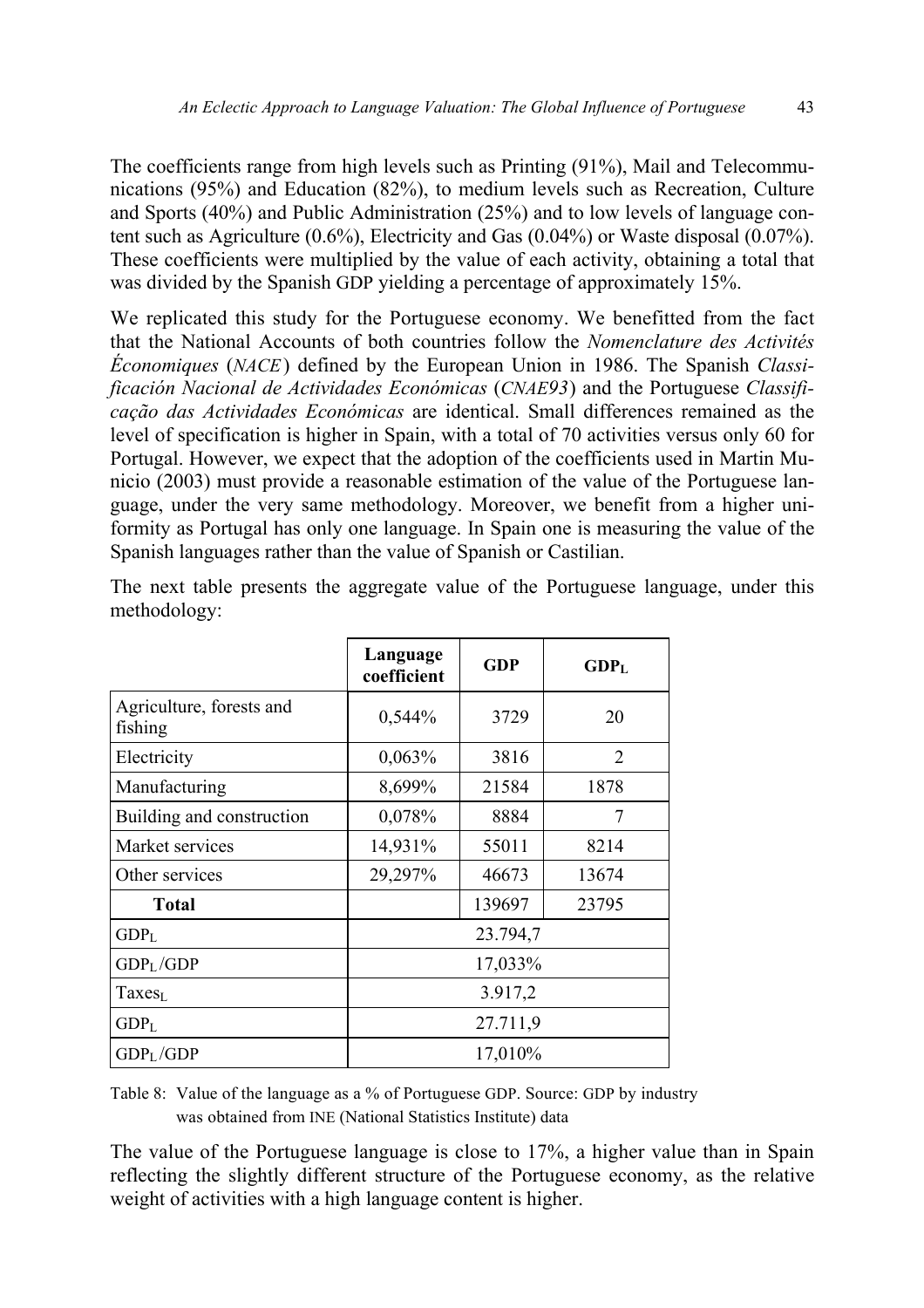### **5. Famous Portuguese speakers**

Interest for a foreign language is both determined and a cause of interest for local writers, artists, sportsmen and brands. In our questionnaire we asked respondents to freely name Portuguese speaking celebrities and brands. The following table gives a list of the spontaneous responses obtained:

| <b>Personalities</b>           | <b>Number of</b><br>references |
|--------------------------------|--------------------------------|
| 1 <sup>°</sup> Lula da Silva   | 241                            |
| 2º Ronaldinho Gaúcho           | 237                            |
| 3 <sup>°</sup> Figo            | 232                            |
| 4 <sup>°</sup> José Saramago   | <i>220</i>                     |
| 5 <sup>°</sup> Ronaldo         | 215                            |
| 6º Cristiano Ronaldo           | 213                            |
| <sup>7</sup> ° Fernando Pessoa | 207                            |
| 8º Paulo Coelho                | 198                            |
| $9°$ Camões                    | 187                            |
| $10^{\circ}$ Mariza            | 170                            |
| 11º Durão Barroso              | 133                            |
| 12 <sup>°</sup> Amália         | 130                            |
| 13º Mia Couto                  | 122                            |
| 14 <sup>°</sup> José Sócrates  | 119                            |
| 15 <sup>°</sup> Cesária Évora  | 107                            |
| 16 <sup>°</sup> Cavaco Silva   | 106                            |
| 17º Pelé                       | 104                            |
| 18º Caetano Veloso             | 100                            |
| 19º Roberto Carlos             | 81                             |
| 20° Lurdes Mutola              | 78                             |

Table 9: References of well known Portuguese speakers

Both Portuguese and Brazilian personalities were mentioned. It is interesting to note that a vibrant literary and artistic community is emerging in younger Portuguese speaking nations. Therefore, it is no surprise that some personalities from Angola, Cape Verde and Mozambique have also been mentioned. All names (in italic) refer to "language workers", people who became well known by being writers, singers or politicians. The next group is made up of sports stars, mainly from football.

We have also asked the Portuguese students about their knowledge of brands from the Portuguese speaking world. The results were poorer, probably showing that many respondents live in regions beyond the reach of these firms: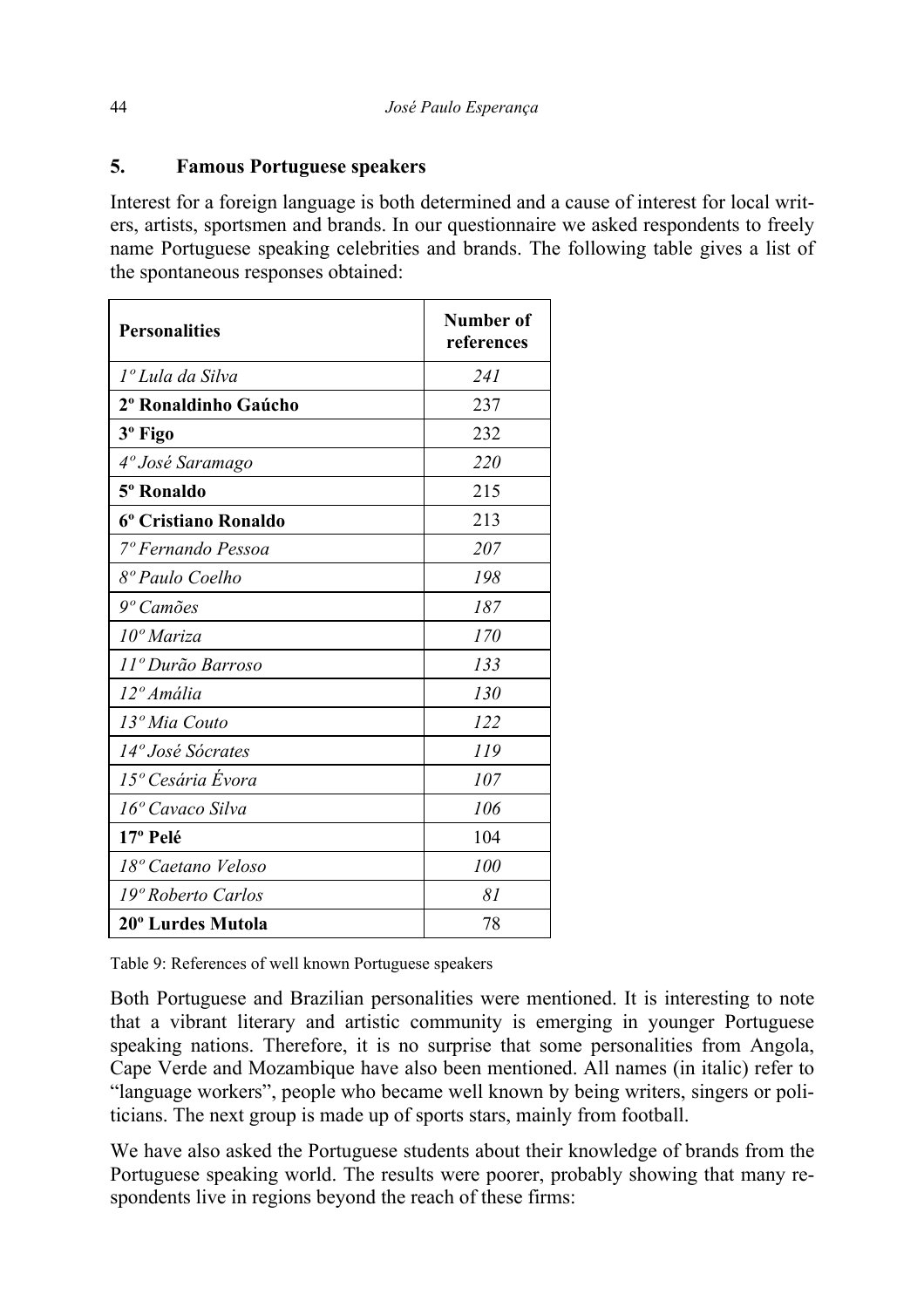| <b>Brands</b>             | Number of<br>references |
|---------------------------|-------------------------|
| 1 <sup>°</sup> Sagres     | 50                      |
| 2º Millenium BCP          | 38                      |
| 3 <sup>°</sup> Pingo Doce | 37                      |
| 4° Sonangol               | 28                      |
| $5^{\circ}$ Jumbo         | 25                      |
| 6 <sup>°</sup> Vodafone   | 24                      |
| 7º Jerónimo Martins       | 23                      |
| 8 <sup>°</sup> Sumol      | 17                      |
| 9º PT Comunicações        | 16                      |
| 10° TAP e Compal          | 15                      |

Table 10: Brand recognition

A later stage of questionnaire analysis will enable the understanding of regional differences for both people and brand recognition. It is important to acknowledge that not all Portuguese or Brazilian firms use their brand names abroad. One interesting example is the case of Jerónimo Martins, who brands its subsidiary in Poland, the largest local retailer, Biedronka, the Polish word for "lady bug".

### **6. Summary and conclusions**

Language is a public good whose use by one party enhances the value of the next user. Measuring the value of a language is elusive, but there are steps that can be made towards a more accurate assessment. First of all there are some activities that can be called language industries. Those enjoy the largest network effect and include the literature, cinema, press and education, well beyond language education itself, among others.

Languages with a large number of native and non native users provide a larger market for cultural goods than those that are understood by a smaller number of people. Next come other activities with a high language content. The growth of the service sector leads to a higher language content for the economy as a whole. Although some services such as cleaning have a low language content, most are more language intensive than manufacturing or agriculture and mining. These activities can be performed by virtually any worker, regardless of his language skills, while many services, including basic functions as performed by call centers, require a good knowledge of the client's language.

A language is also a facilitator and a beneficiary of its speakers' wealth. Portuguese has enjoyed much recent attraction as a second language due to the rising demand of Angolan and Brazilian produce. We found evidence that people flows and trade are significantly influenced by language. The measurement of the language content of the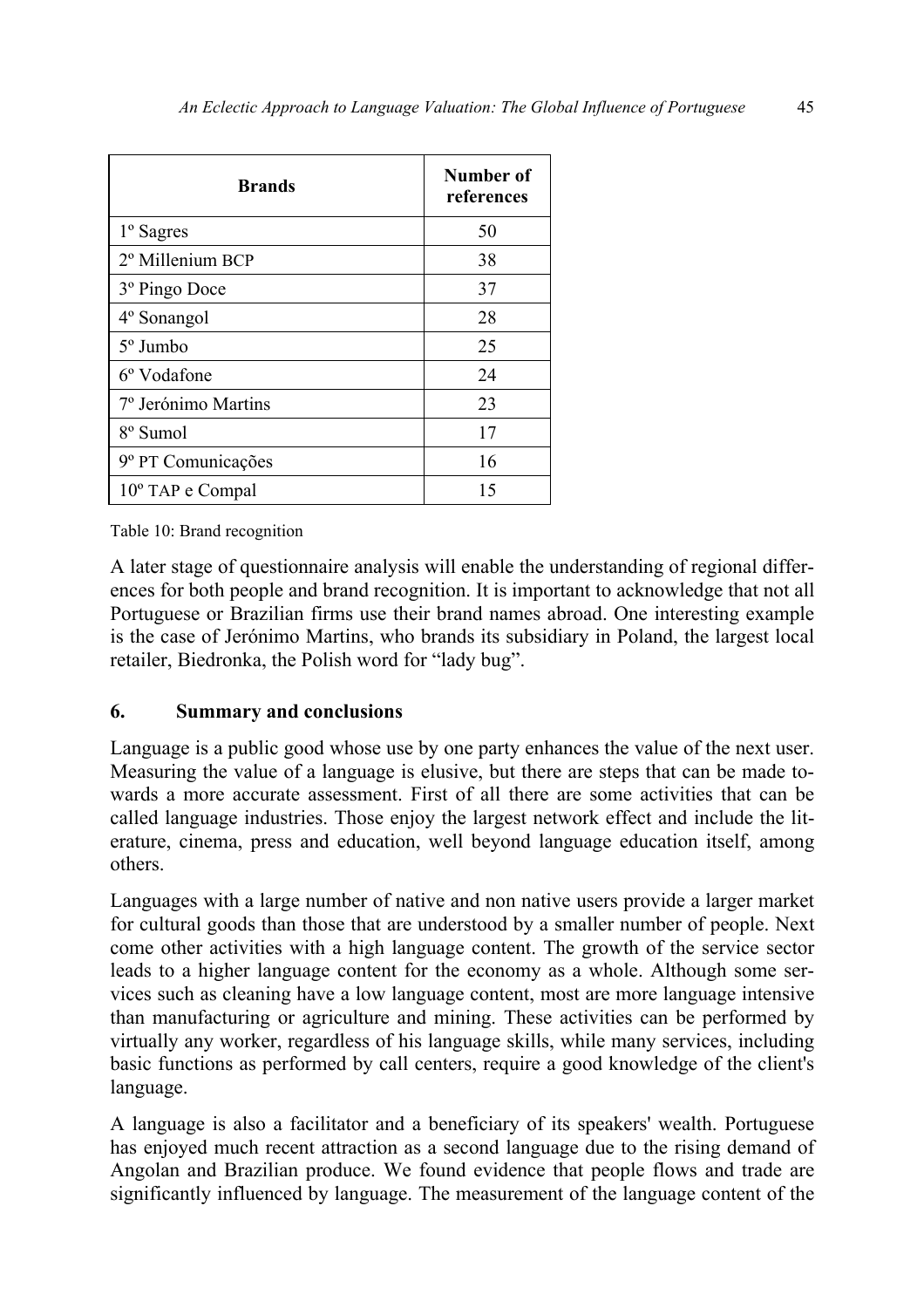Portuguese economy, provided a significant value, reflecting the high share of service industries. Finally, we observed that interest for a foreign language is correlated with the knowledge of influential personalities, with a high visibility for "language" workers" such as writers and singers.

In this study we tried an eclectic approach to language valuation with contributions from different theories. Some of the analysis is more preliminary, requiring further and more robust observation and testing. One example is the impact of language on trade and FDI. We expect that a systematic comparison will show that trade and FDI are more intense among Portuguese speaking countries. Moreover the higher the language differences the less relative trade and investment should exist. Again, "language distance avoidance" should be more significant in language intensive industries. For instance, trade in raw materials and agricultural products should be less sensitive than trade in services or goods with a high language content. Indeed, one interesting exercise would be the test of the impact of language coefficients as defined by Martin Municio (2003).

However, a truly advance in the learning of language value would require a comparative study including different languages, local and global, or hypercentral, super central, central and local in Calvet's (2002) classification. The benefits of one such study are twofold – academic progress in the valuation of an intangible asset with strong network externalities and identification of efficient policies by members of a given language zone.

### **7. Bibliography**

- Becker, G. (1991): A note on restaurant pricing and other examples of social influence on price. In: *Journal of Political Economy*, 99 (5), 116-31.
- Calvet, L.-J. (2002): *Le marché aux langues*. *Les effects linquistiques de la mondialisation*. Paris: Plon.
- Dalmazzone, S. (2000): Economic of language: a network externalities approach. In: Breton, A.: *New Canadian perspectives*. Toronto: University of Toronto.
- Delgado, J.L.G. (2007): *El valor económico del Español una introducción*. Barcelona: Fundación Telefónica.
- Doganoglu, T./Grzybowski, L. (2006): Estimating network effects in mobile telephony in Germany. In: *Information Economics and Policy*, doi:/10.1016/j.infoecopol.2006.11.001.
- Galito, M.d.S. (2006): *Impacto Económico da Língua Portuguesa Enquanto Língua de Trabalho, Tese de Doutoramento*. Centro de Investigação e Análise em Relações Internacionais, Instituto de Estudos Políticos, Universidade Católica Portuguesa. Unpublished Dissertation.
- Grin, F. (2001): English as economic value: facts and fallacies". In *World Englishes*. Vol. 20, n. 1 (March 2001), 65-78.
- Karim, K.H. (1995): Economic dimension of minority and foreign language use: An international overview. In: *Languages and the Economy: Canada in an International Perspective*.